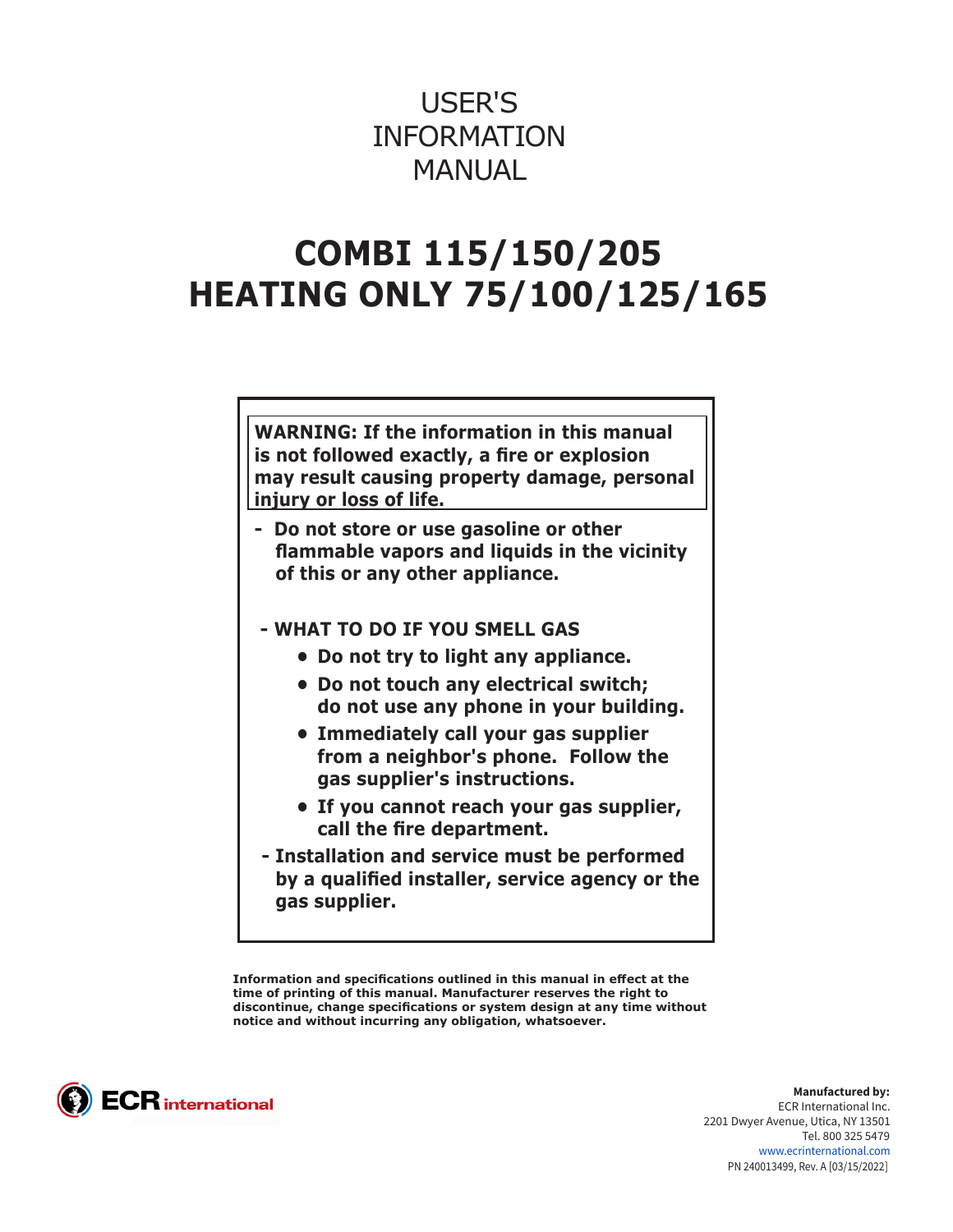#### *1.1 BECOME FAMILIAR WITH SYMBOLS IDENTIFYING POTENTIAL HAZARDS.*



This is the safety alert symbol. Symbol alerts you to potential personal injury hazards. Obey all safety messages following this symbol to avoid possible injury or death.

## **DANGER !**

Indicates a hazardous situation which, if not avoided, WILL result in death or serious injury

## **WARNING !**

Indicates a hazardous situation which, if not avoided, could result in death or serious injury.

## **A** CAUTION

Indicates a hazardous situation which, if not avoided, could result in minor or moderate injury.

## *NOTICE*

Used to address practices not related to personal injury.

#### *1.2 GENERAL*

This boiler has few USER serviceable parts. Maintenance and Service shall be completed by qualified agency.

## **WARNING !**

Fire, explosion, asphyxiation and electrical shock hazard. Improper maintenance and service could result in death or serious injury. Read this manual and understand all requirements, including use of qualified service agent where directed.

## **WARNING !**

Fire, Explosion, Asphyxiation, Electrical shock hazard! Flooding will result in damages such as electrical problems, corrosion, inoperative parts, mold and other unforeseen issues which can occur over time. Any equipment determined by a professional as damaged by a flood, defined as excess of water or other liquid, shall be replaced. Failure to follow these directions will result in a Hazardous Situation.

## **WARNING !**

Following service procedures shall be performed by qualified service agent. Boiler owner shall not attempt these steps. Failure to do so could result in death or serious injury.

## **WARNING !**

Combustion chamber insulation in this product contains ceramic fiber material. Ceramic fibers can be converted to cristobalite in very high temperature applications. The International Agency for Research on Cancer (IARC) has concluded, Crystalline silica inhaled in the form of quartz or cristobalite from occupational sources is carcinogenic to humans (Group1). Avoid breathing dust and contact with skin and eyes. Use NIOSH certified dust respirator (N95). This type of respirator is based on the OSHA requirements for cristobalite at the time this document was written. Other types of respirators may be needed depending on the job site conditions. Current NIOSH recommendations can be found on the NIOSH website at http://www.cdc.gov/niosh/ homepage.html. NIOSH approved respirators, manufacturers, and phone numbers are also listed on this website. Wear long-sleeved, loose fitting clothing, gloves, and eye protection. Apply enough water to the combustion chamber lining to prevent dust. Wash potentially contaminated clothes separately from other clothing. Rinse clothes washer thoroughly.

NIOSH stated First Aid. Eye: Irrigate immediately. Breathing: Fresh air.

Use of CO monitor is manufacturer recommended and may be requirement of local jurisdiction.

#### *1.3 WHAT TO DO SHOULD OVERHEATING OCCUR*

Do not turn off or disconnect electrical supply to pumps. Shut off gas supply at location external to appliance.

#### *1.4 WHAT TO DO IF BOILER OR ANY PART HAS BEEN UNDER WATER*

Do not use boiler if any part has been under water. Immediately call a qualified service technician to inspect boiler and to replace any part of control system and any gas control which has been under water.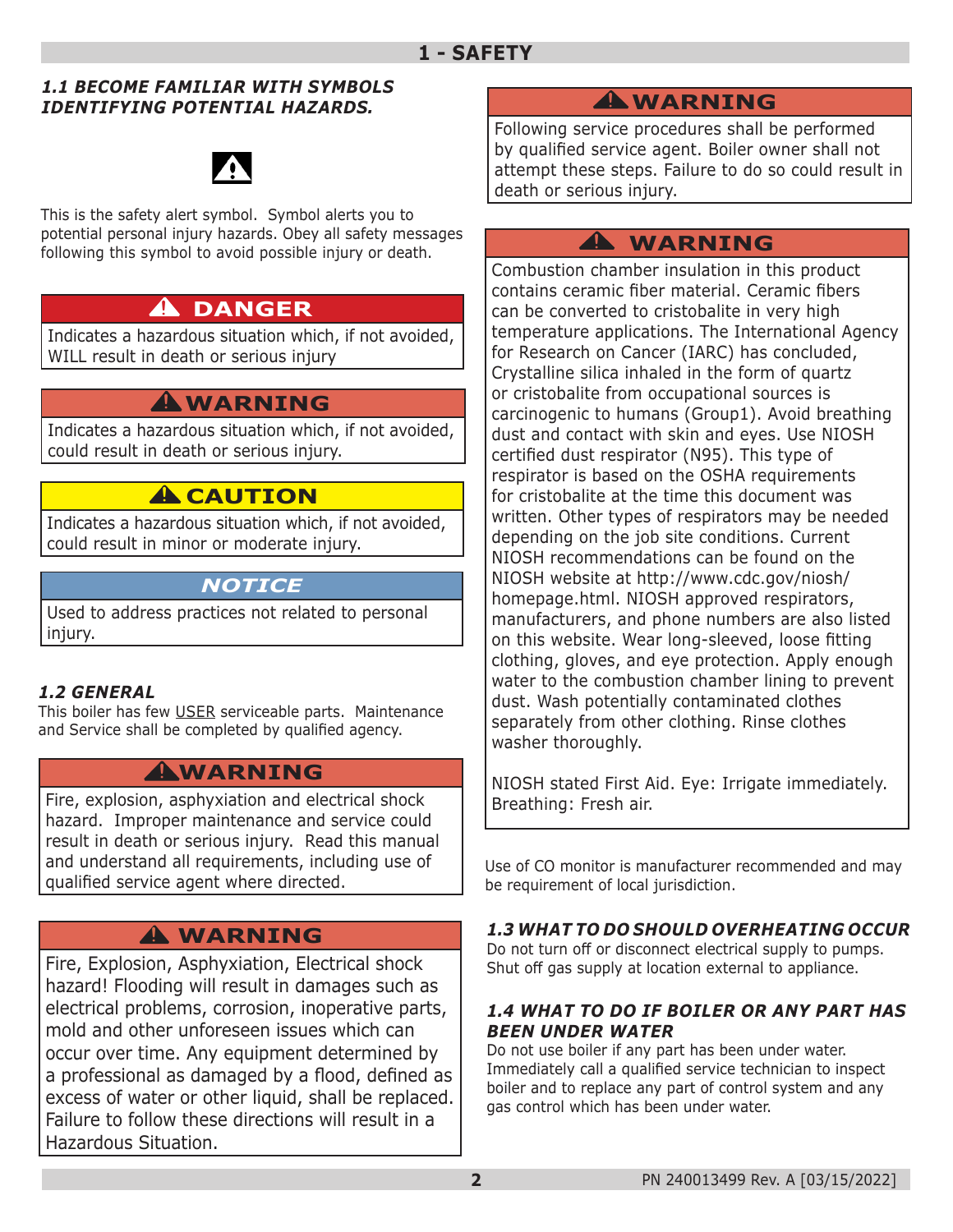## **2 - OPERATING INSTRUCTIONS**

#### **FOR YOUR SAFETY READ BEFORE OPERATING**

## **WARNING !**

#### **If you do not follow these instructions exactly, a fire or explosion may result causing property damage, personal injury or loss of life.**

- This appliance is equipped with an ignition device which automatically lights burner. **Do NOT try to light this burner by hand.**
- Before operating smell all around appliance area for gas. Be sure to smell next to floor because some gas is heavier than air and will settle to the floor.
- **• Use only your hand to turn the gas shutoff valve**. Never use tools. If valve will not turn by hand, do not try to repair it, call a qualified service technician. Force or attempted repair may result in fire or explosion.
- **• Do not use this appliance if any part has been under water.** Immediately call a qualified service technician to inspect appliance and to replace any part of control system and any gas control which has been under water.
- **• Do not block the flow of combustion or ventilation air to boiler.**

## **A**CAUTION

#### **WHAT TO DO IF YOU SMELL GAS**

- **• Do not try to light any appliance.**
- **• Do not touch any electrical switch; do not use any phone in your building.**
- **• Immediately call your gas supplier from a neighbor's phone. Follow the gas supplier's instructions.**
- **• If you cannot reach your gas supplier, call the fire department.**

#### *2.1 OPERATION*

Boiler is wall mounted, fan assisted room-sealed combination boiler, providing both central heating and domestic hot water depending on model purchased.

- After initial lighting, boiler will provide central heating (as required).
- Hot water is available whenever a hot tap is open (Combi models only).

#### **2.2 OPERATING INSTRUCTIONS**

#### *Stop! Read ALL Safety information above.*

- Set thermostat to lowest setting.
- Turn "**OFF**" all electrical power to appliance.
- This appliance is equipped with an ignition device which automatically lights the burner. **Do not try to light burner by hand!**
- Turn gas shutoff valve clockwise  $U$  to closed position. Handle should be perpendicular to gas pipe.
- Wait 5 minutes for any gas to clear. Smell for gas, including near floor. If you smell gas, **STOP!** Follow instructions on this page: **"What To Do If You Smell Gas."** If you do **not** smell gas, go to next step.
- Turn gas shutoff valve counter clockwise  $\circ$  to the open position. Handle should be parallel to gas pipe.
- Replace front jacket panel.
- Turn "**ON"** electrical power to appliance.
- Set thermostat to desired setting.
- Set correct operating mode. See 2.4
- If the appliance will not operate, follow instructions TO TURN OFF GAS TO APPLIANCE and call your service technician or gas supplier.

#### **2.3** *TURN OFF GAS TO APPLIANCE*

- Set thermostat to lowest setting.
- Turn **"OFF"** all electric power to appliance if service is to be performed.
- Turn gas shutoff valve handle clockwise  $\mathbb{C}^{\blacktriangledown}$  to closed position. Handle should be perpendicular to gas pipe.

#### *2.4 OPERATING MODES*

| <b>SYMBOL</b>    | <b>OPERATING MODE</b> |
|------------------|-----------------------|
| <b>DISPLAYED</b> |                       |
| 凸                | <b>DHW</b>            |
| <b>一</b> IIII.   | DHW & HFATING         |
| IIII.            | <b>HEATING ONLY</b>   |

**To enable the appliance in DHW - Heating or Heating only press <b>Figure** repeatedly and choose one of three available modes.

To disable the boiler operating modes and keep the frost protection function enabled, press  $\overline{\text{O}^{(R)}}$  for at least 3 seconds. Just the symbol  $\overline{\text{O}}$ appears on the display (the display back-lighting flashes if the boiler is blocked).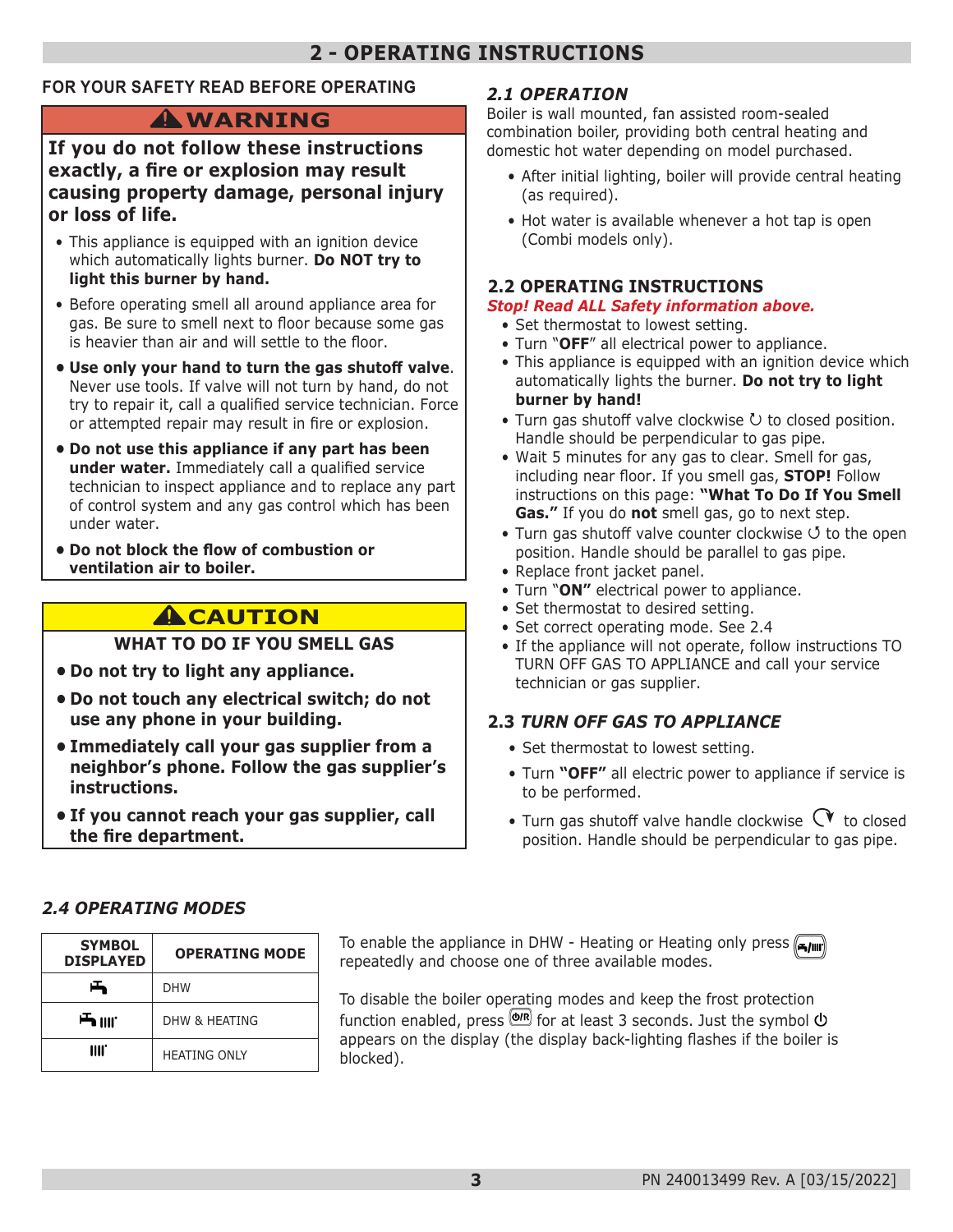#### **3.1 USER CONTROLS**

#### **BUTTON Explanation:**

|     | DHW temperature adjustment<br>$(+ to increase the temperature and - to decrease it)$           |
|-----|------------------------------------------------------------------------------------------------|
|     | Heating water temperature adjustment<br>$(+ to increase the temperature and - to decrease it)$ |
| 11P | Boiler operating information                                                                   |
|     | Operating mode:<br>DHW - DHW & Heating - Heating Only                                          |
|     | Off - Reset - Exit menu/functions                                                              |



#### **SYMBOL Explanation:**

| $\mathcal{L}$         | Off: Heating and DHW disabled<br>(only boiler frost protection is active) |                                     | Burner lit                 |
|-----------------------|---------------------------------------------------------------------------|-------------------------------------|----------------------------|
| $\cancel{\mathbb{X}}$ | Ignition fault                                                            | 凸                                   | DHW operating mode enabled |
| リ                     | Boiler/system water pressure low                                          | III.                                | Heating mode enabled       |
| $\boldsymbol{r}$      | Call a qualified service technician                                       |                                     | Programming menu           |
| $\mathsf R$           | Manually resettable fault (O/R)                                           |                                     | Boiler information menu    |
| E                     | Fault in progress                                                         | $^{\circ}C, ^{\circ}F,$<br>bar, PSI | Set unit of measurement    |

#### **3.2 CENTRAL HEATING SYSTEM PRESSURE**

Regularly check the pressure displayed on the pressure gauge "**B**" is between 14.50 and 21.76 psi (1.0 - 1.5 bar), with the boiler cold.

If the pressure is less than 14.50 psi, or higher than 21.76 psi call an authorized SERVICE technician.

Burn and scald hazard. Safety relief valve could discharge steam or hot water during operation.

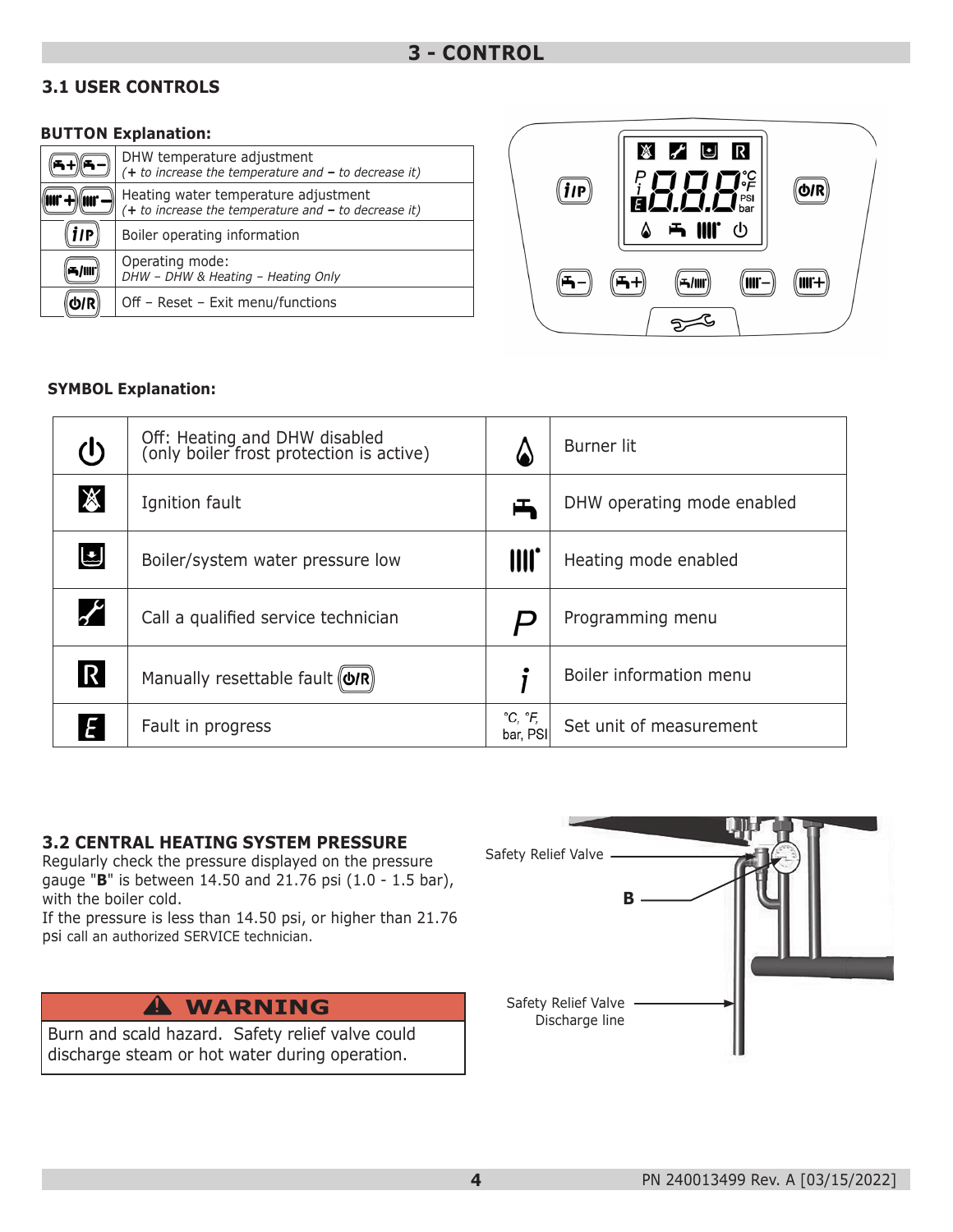#### **3.3 TEMPERATURE CONTROL**

Press **and and 6-6+** respectively to adjust the CH and DHW flow temperature (if an indirect storage tank is fitted). When the burner is lit, display shows the  $\triangle$  symbol.

**HEATING**: while boiler is operating in heating mode, the display shows the flashing symbol  $\text{III}^*$  and the heating flow temperature °F / °C.

When connected to an Outdoor Temperature Sensor, (Form +) (The H) indirectly adjusts room temperature (factory setting 68°F / 20°C).

**DHW**: While boiler is operating in DHW mode, display shows the flashing symbol  $\blacktriangleright$  and heating flow temperature  $^{\circ}$ F /  $^{\circ}$ C.

#### **3.4 BOILER INFORMATION MENU (See Below)**

Press  $\left(\mathbf{i}\mathbf{p}\right)$  and hold for at least 1 second, to display the information indicated in the table. Press  $\overline{\text{Q/R}}$  to exit.

|    | <b>DESCRIPTION</b>                                              |       | <b>DESCRIPTION</b>                      |
|----|-----------------------------------------------------------------|-------|-----------------------------------------|
| 00 | Secondary fault internal code                                   | 09    | Setpoint Central Heating (°F/°C)        |
| 01 | Heating flow temperature (°F/°C)                                | 10/11 | Manufacturing information               |
| 02 | Outdoor temperature (°F/°C)                                     | 12    | Flue sensor temperature (°F/°C)         |
| 03 | Indirect Tank DHW temperature (boiler CH only)                  | 13    | Manufacturing information               |
| 04 | Domestic hot water temperature (boiler with plate<br>exchanger) | 14    | Identification Open Therm communication |
| 05 | Water pressure in heating system (PSI/bar)                      | 15    | Manufacturing information               |
| 06 | Heating return temperature (°F/°C)                              | 16    | Manufacturing information               |
| 07 | Thermo fuse status (000/001)                                    | 17    | Fan speed ("i17"x100)                   |
| 08 | Not used                                                        | 18    | Manufacturing information               |

#### **3.5 SHUTTING OFF THE BOILER**

To turn off the boiler, disconnect the electric power supply. In the "Off" operating mode  $\Phi$  the boiler stays off but the electrical circuits remain powered and the frost protection function remains active.

#### **3.6 FROST PROTECTION MODE**

The electronic boiler management system includes a "frost protection" function for the heating system which, when delivery temperature falls below 41°F (5°C), lights the burner until a delivery temperature of 86°F (30°C) is reached.

This function is only operative if the boiler is electrically powered and there is gas with normal system pressure and the flue is not blocked.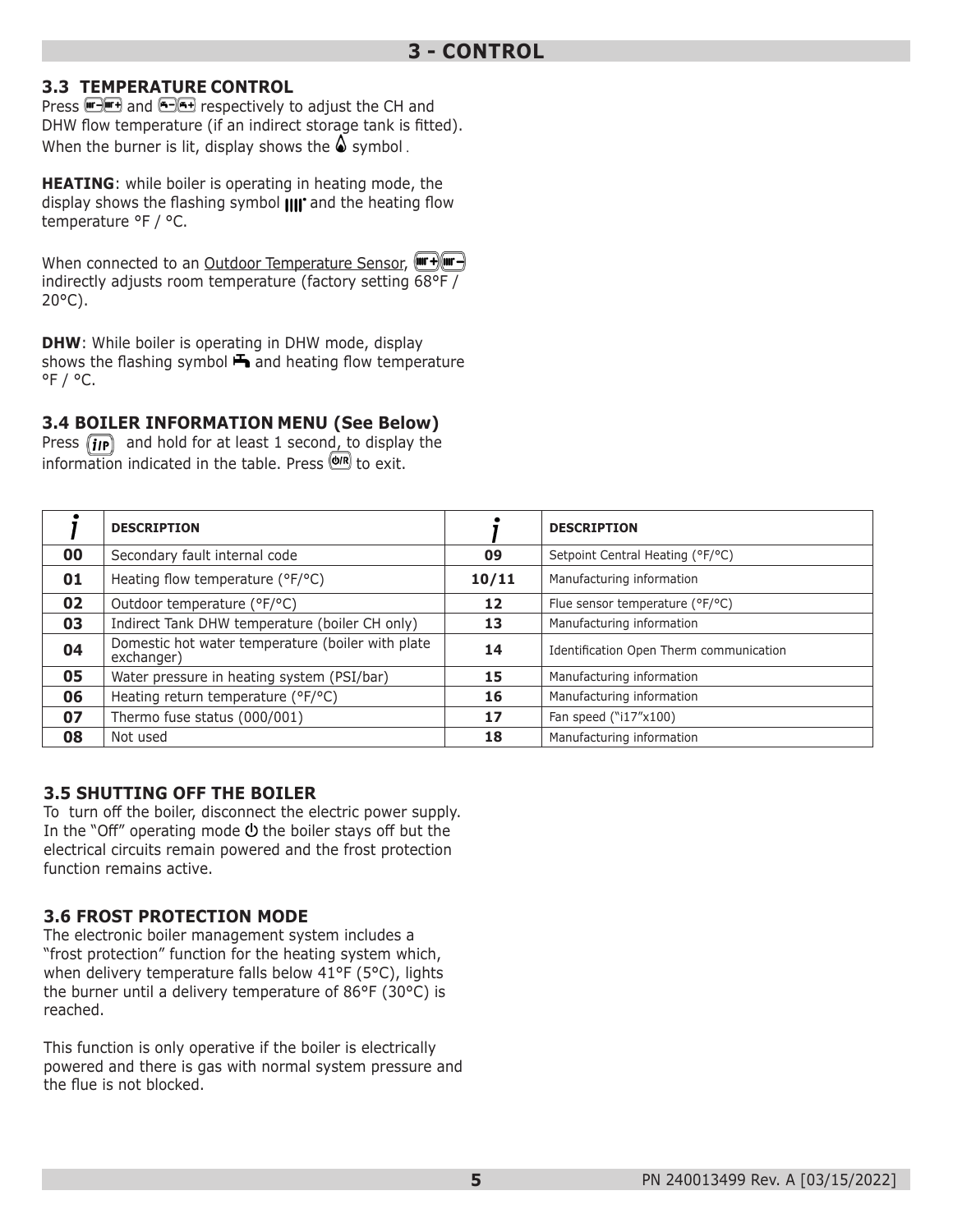### **3 - CONTROL**

#### **3.6 ERROR MESSAGES AND RESETTING THE BOILER**

| Ε                              | <b>ERROR DESCRIPTION</b>                                                                                | <b>OPERATION</b>                                                                                            |
|--------------------------------|---------------------------------------------------------------------------------------------------------|-------------------------------------------------------------------------------------------------------------|
| 09                             | Gas valve connection fault.                                                                             | Call an authorized SERVICE technician                                                                       |
| 10                             | Outdoor sensor fault.                                                                                   | Call an authorized SERVICE technician                                                                       |
| 15                             | Gas valve error.                                                                                        | Call authorized SERVICE technician                                                                          |
| 20                             | Central Heating NTC sensor fault.                                                                       | Call authorized SERVICE technician                                                                          |
| $28 - 29$                      | Flue NTC heat exchanger sensor fault                                                                    | Call authorized SERVICE technician                                                                          |
| 40                             | Return NTC sensor fault.                                                                                | Call authorized SERVICE technician                                                                          |
| 50                             | Domestic Hot Water NTC sensor fault<br>(only for heating-only model with storage boiler).               | Call authorized SERVICE technician                                                                          |
| 53                             | Obstruction in flue pipe.                                                                               | Turn boiler off for a few seconds<br>If this fault persists, call authorized SERVICE technician             |
| 55                             | PCB not programmed.                                                                                     | Call authorized SERVICE technician                                                                          |
| $83 - 84 -$<br>85<br>86-87     | Communication problem between boiler board and<br>control unit. Probable short circuit on wiring.       | Call authorized SERVICE technician                                                                          |
| 98                             | Internal error.                                                                                         | Call authorized SERVICE technician                                                                          |
| 109                            | Precirculation alarm (temporary fault).                                                                 | Call authorized SERVICE technician                                                                          |
| 110<br>$\mathbb{R}$            | Safety thermostat tripped due to over temperature<br>(probable blocked pump or air in heating circuit). | Press RESET (R) button for at least 2 seconds<br>If this fault persists, call authorized SERVICE technician |
| 118                            | Hydraulic pressure too low.                                                                             | Call authorized SERVICE technician                                                                          |
| 125<br>$\mathbb R$             | No circulation safety trip<br>(control performed via temperature sensor).                               | Press RESET (R) button for at least 2 seconds<br>If this fault persists, call authorized SERVICE technician |
| 128<br>$\overline{R}$          | Loss of flame.                                                                                          | Press RESET (R) button for at least 2 seconds<br>If this fault persists, call authorized SERVICE technician |
| $130 - 131$                    | Flue NTC sensor tripped due to over temperature.                                                        | Call authorized SERVICE technician                                                                          |
| 133<br>$\overline{\mathbb{R}}$ | Ignition failure (5 attempts).                                                                          | Press RESET (R) button for at least 2 seconds<br>If this fault persists, call authorized SERVICE technician |
| 134<br>$\overline{\mathbb{R}}$ | Gas supply valve blocked.                                                                               | Press RESET (R) button for at least 2 seconds<br>If this fault persists, call authorized SERVICE technician |
| 135                            | Internal error.                                                                                         | Call authorized SERVICE technician                                                                          |
| 160                            | Fan fault.                                                                                              | Call authorized SERVICE technician                                                                          |
| 162                            | Flue pressure switch (contact open)                                                                     | Call authorized SERVICE technician                                                                          |
| 317                            | Incorrect power supply frequency.                                                                       | Incorrect power supply frequency.                                                                           |
| 321                            | NTC domestic hot water sensor faulty.                                                                   | Call authorized SERVICE technician                                                                          |
| 384<br>$\overline{\mathbb{R}}$ | Fault flame (parasitic flame).                                                                          | Press RESET (R) button for at least 2 seconds<br>If this fault persists, call authorized SERVICE technician |
| 385                            | Input voltage too low.                                                                                  | Call authorized SERVICE technician                                                                          |

To RESET boiler: press the button ( $($   $\circledR$ ) for at least 2 seconds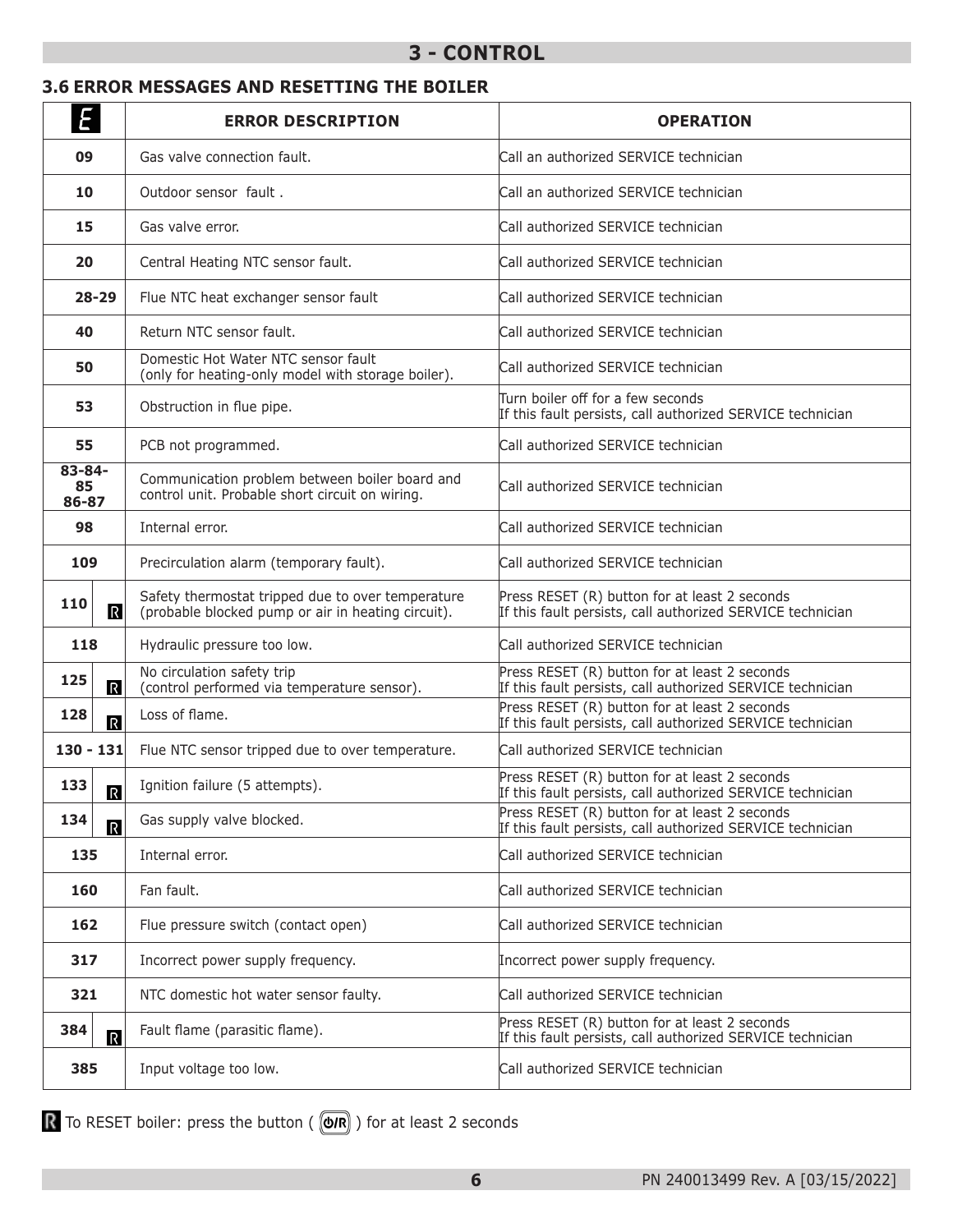## **WARNING !**

Asphyxiation hazard. Contact qualified agency if condensate trap is not filled with water.

Perform general housekeeping and maintenance as specified below.

#### **4.1 Continuous**

- Keep boiler area free from combustible materials, gasoline and other flammable vapors and liquids.
- Keep combustion air and vent terminations (outside building) free from trash, vegetation and other items capable of blocking flow.

#### **CHECK LIST**

If a fault develops, or is suspected, call your Service Technician as soon as possible. Go through the following check list before you contact Service Agency.

- Is electricity supply on?
- Is display ON and symbols  $\mathbf{H}$   $\text{||} \text{||}^{\bullet}$  displayed?
- Is symbol  $\bigcup$  displayed?
- Is gas supply on?
- Is main water supply turned on?
- Is system pressure correct?
- Are boiler temperature controls set high enough?
- Is room thermostat (if fitted) set high enough?
- Are radiator valves open?

#### **4.2 Monthly**

- Inspect combustion air, vent, and condensate drain piping for deterioration, leaks or sagging. Contact qualified agency, as necessary.
- Inspect system piping for leaks. Contact qualified agency, as necessary.
- Inspect condensate drain trap for sediment or blockage. Contact qualified agency if cleaning required.
- Check air vent(s) for leakage.
- Follow OPERATING INSTRUCTIONS to return to normal operation.

## **WARNING !**

Burn and scald hazard. Verify Safety Relief Valve discharge piping runs to safe discharge location before conducting maintenance procedure. Contact qualified agency to correct improper piping.

#### **4.3 Check According to Manufacturer's Instructions**

Safety Relief Valve - Refer to manufacturer's instructions.

#### **4.4 Annually or Beginning Each Heating Season**

- Contact qualified agency to perform maintenance and cleaning per Installation, Operation and Maintenance manual. Inspection will include examining all flue product carrying areas, vent system, burner and heat exchanger.
- Will also include filling boiler with water if drained as part of End of Heating Season procedure.
- Condensate trap may require cleaning and refilling.

#### **4.5 End of Heating Season, if boiler not used for domestic hot water**

- Follow instructions to TURN OFF GAS TO APPLIANCE. See section 2.
- Contact qualified agency to drain heating system (if system does not use antifreeze) and condensate trap if heating system is exposed to freezing temperatures while out of service.